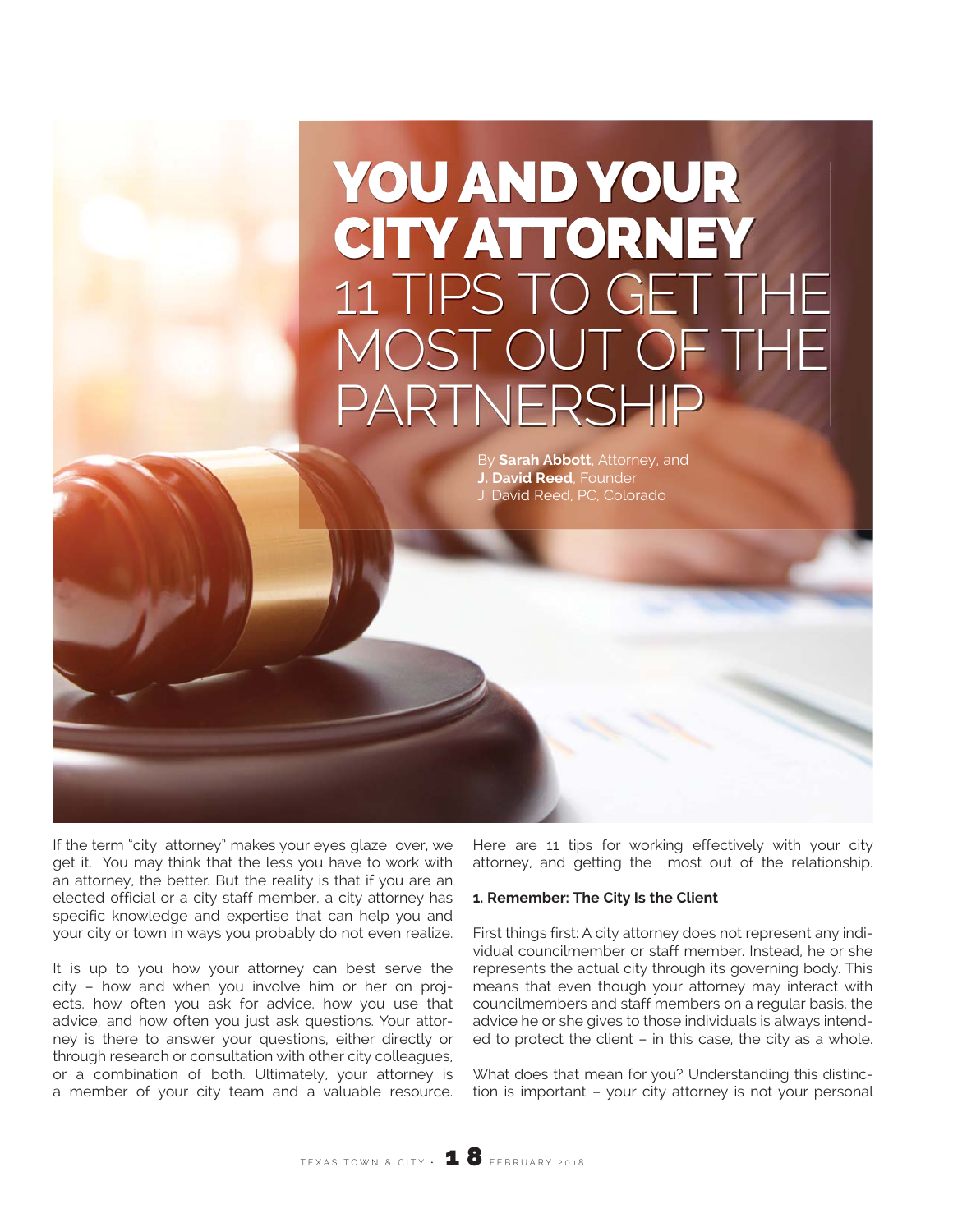attorney. Still, since your city attorney is tasked with protecting the city, by extension his or her advice to you with respect to your role can help you make decisions in a lawful way. Your city attorney can be a resource to help you better perform your duties.

#### **2. Use Your Attorney as an Advisor**

So, what does a city attorney actually do? Services might include imparting legal advice, attending council meetings, and participating in litigation.

A staff member or elected official may ask the attorney to weigh in on a specific issue. The breadth of issues affecting cities is immense, so the attorney may provide this advice immediately or may need to perform research and analysis before giving an informed opinion. Often, your attorney will provide the advice in the form of a confidential memorandum protected by the attorney – client privilege that can be saved for later use and reference.

For example, let's say your council or board has a question about the process for conducting an election. Your attorney likely would perform research and provide advice on this process to the council, but he or she also may choose to reduce that opinion to writing. At a subsequent election, referring to this memorandum can be a boon to the city. It conserves resources by reducing duplicate work, helps to ensure that processes are applied consistently over time, provides guidance to new attorneys, and even gives historical context on the facts and analysis applied at one point in time.

At times, your attorney also may give unsolicited advice. If he or she notices or hears about a specific issue that raises concern, he or she will likely address the issue with the appropriate person. Solicited or unsolicited, the goal in imparting any type of advice is always to protect the city from legal missteps.

#### **3. Know That It Is Advice, Not an Obligation**

It is also important to understand that the advice is just that – advice. Both officials and staff may use their discretion and choose not to follow that advice. In some instances, despite legal risk, council or staff members may decide to make policy decisions that do not align with the path that legally protects the city best. Ultimately, decisions are up to the elected officials or staff, depending on the nature of the issue.

While your city attorney may influence your decision based upon the legal advice received, he or she is not a decision maker, only a resource to you in making the decisions that, by law, only you can make.

Perhaps your attorney provides strategic advice to council on a litigation matter. Despite potential exposure for the city, the council may decide to take a path

that results in a better political outcome for various reasons. Or maybe your city is considering an ordinance regulating payday lenders within its boundaries. In this case, your attorney would advise you as to the relationship between state law and possible federal regulations, and your city may or may not choose to move forward with the ordinance based on that information.

#### **4. Work with Different Attorneys for Different Needs...**

On that note, it is your attorney's role to participate as much or as little as the city staff and elected officials need. This involvement can vary widely depending on your city's resources and staffing levels.

For example, if you serve a large city with multiple staff attorneys, you may expect to hear from one regarding lit-

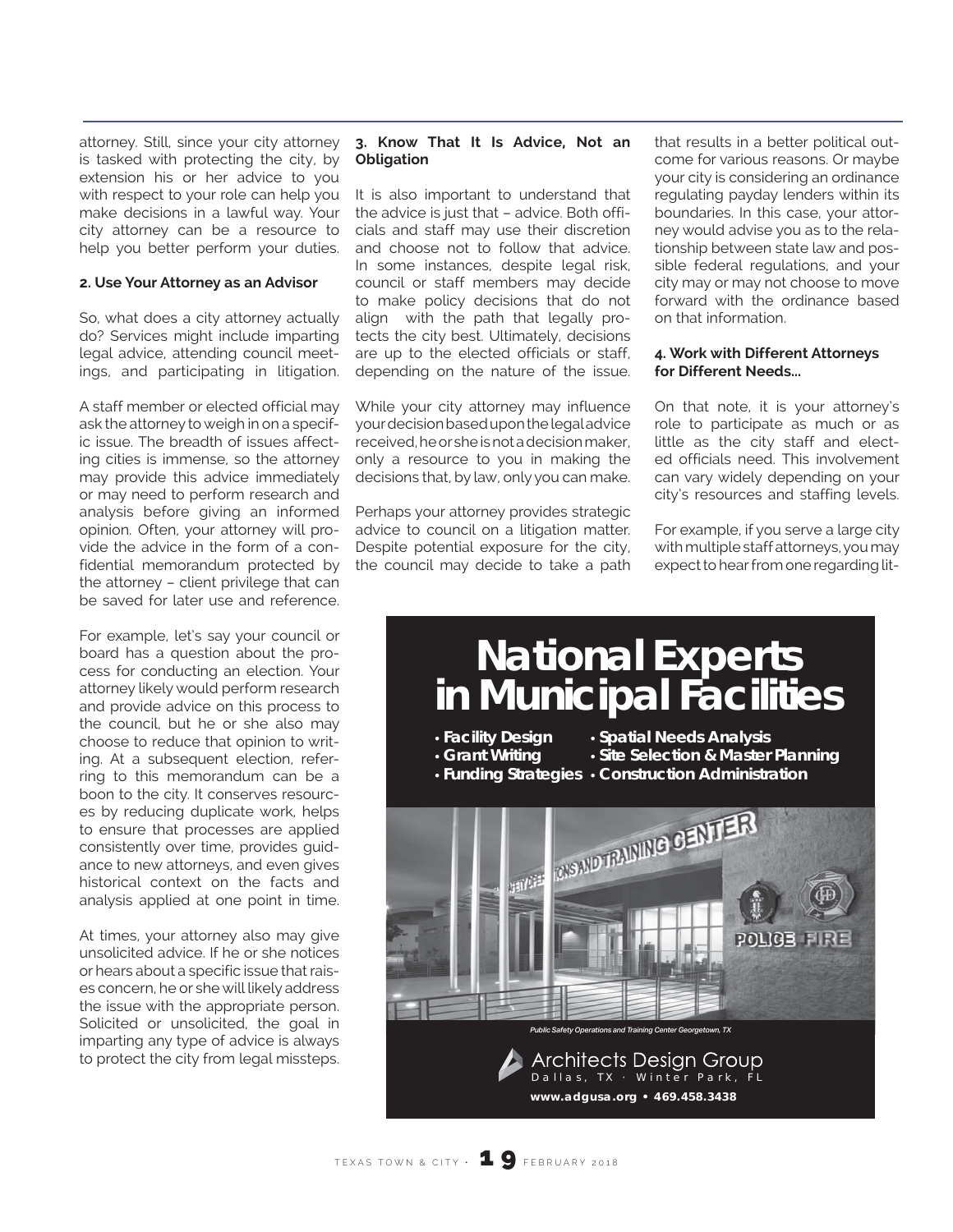igation matters, another for land use matters, and yet another for contract matters. Each attorney may focus on a single area with the ultimate goal of protecting the city in that area.

## **5. Depending on Your City's Resources**

On the other hand, if you work with a small city, you may have only one attorney on staff. In this case, the manager of the city will dictate how to prioritize your attorney's time.

Many smaller cities exclusively use outside counsel or a combination of staff and outside counsel. That may be because the city does not have enough legal work to employ a full-time attorney, or because the city prefers to use a firm so that it has access to multiple attorneys with various levels of experience and billing rates.

Either way, the city attorney's role and responsibilities are the same: advising staff and elected officials on legal issues; keeping elected officials apprised of the latest developments in city law and legislation; attending council meetings and other boards and commission meetings; and participating in litigation, if necessary.

You can expect to use your outside counsel just as you would a staff attorney — the only difference is how the attorney is paid.

## **6. Give Your Attorney Plenty of Lead Time**

Like most people, your city attorney is juggling many projects, meetings, and other obligations, which means he or she may not always be able to respond as quickly as you would like.

The more lead time you can give your attorney for work that you need, the more likely it is that he or she will be able to complete it within your deadline. Practice a little triage with your legal projects or issues by assessing their priority in terms of time and matter sensitivity.

It is to your benefit to communicate your needs and your deadline clearly. You should ask your attorney whether this deadline is realistic and, if not, work with your attorney to come up with a plan.

Your attorney is dedicated to protecting the interests of the city. If after-hours or weekend time is required to do that, you should be able to count on him or her to be there.

The focus here should be on teamwork. Include your attorney as part of the project's team to ensure that you have what you need when you need it. Additionally, involving your attorney at each step means he or she can address any unforeseen legal issues early in the process.

## **7. Invite Your Attorney to Relevant Meetings**

Your attorney may attend all council meetings to provide input in case an unforeseen legal question arises. If your agenda includes an executive session for the purpose of receiving legal advice, your attorney will also attend that meeting to offer input on the relevant issues. In a more general sense, it is important, if feasible, that your attorney attend council meetings so that he or she stays apprised of issues affecting the city. Given the opportunity to witness discussion among elected officials and staff, as well as public comments, your attorney can respond to those issues more competently and efficiently.

When necessary, the city attorney also may be invited to attend staff meetings and other boards and commissions meetings where he or she can discuss ongoing issues and projects, iron out contract terms, or brainstorm options related to a particular issue. You can save time by including your city attorney in these meetings because he or she will bring a legal perspective to the initial discussions that may help ward off potential issues in the long run.

If you are unsure whether a meeting is one that your attorney needs to attend, just ask. Involving your attorney early on will help to establish a plan for your attorney's participation, which can also help set expectations and conserve resources. You may be able to work out an arrangement where an attorney attends certain regular meetings, attends all meetings concerning a specific project, or only participates in an as-needed basis.

## **8. Work Together Closely on Litigation Matters**

When it comes to litigation, cities vary in their staffing choices. As mentioned, a large city may have staff attorneys devoted to litigation matters, both enforcing the city code and any other litigation in which the city becomes involved. On the other hand, a city may choose to have a staff attorney handle city code enforcement but outsource larger litigation matters to outside special litigation counsel.

In either case, the attorney will need to consult with staff and elected officials to gather information, participate in the discovery process, draft pleadings, and advise staff and council on strategy and potential outcomes. Particularly during the fact-finding and discovery process, your attorney will need to work closely with staff to gather the relevant information and analyze the issues at hand. Your attorney will also involve the elected officials when discussing different litigation strategies, seeking direction on how to proceed.

All communications with your city attorney that are related